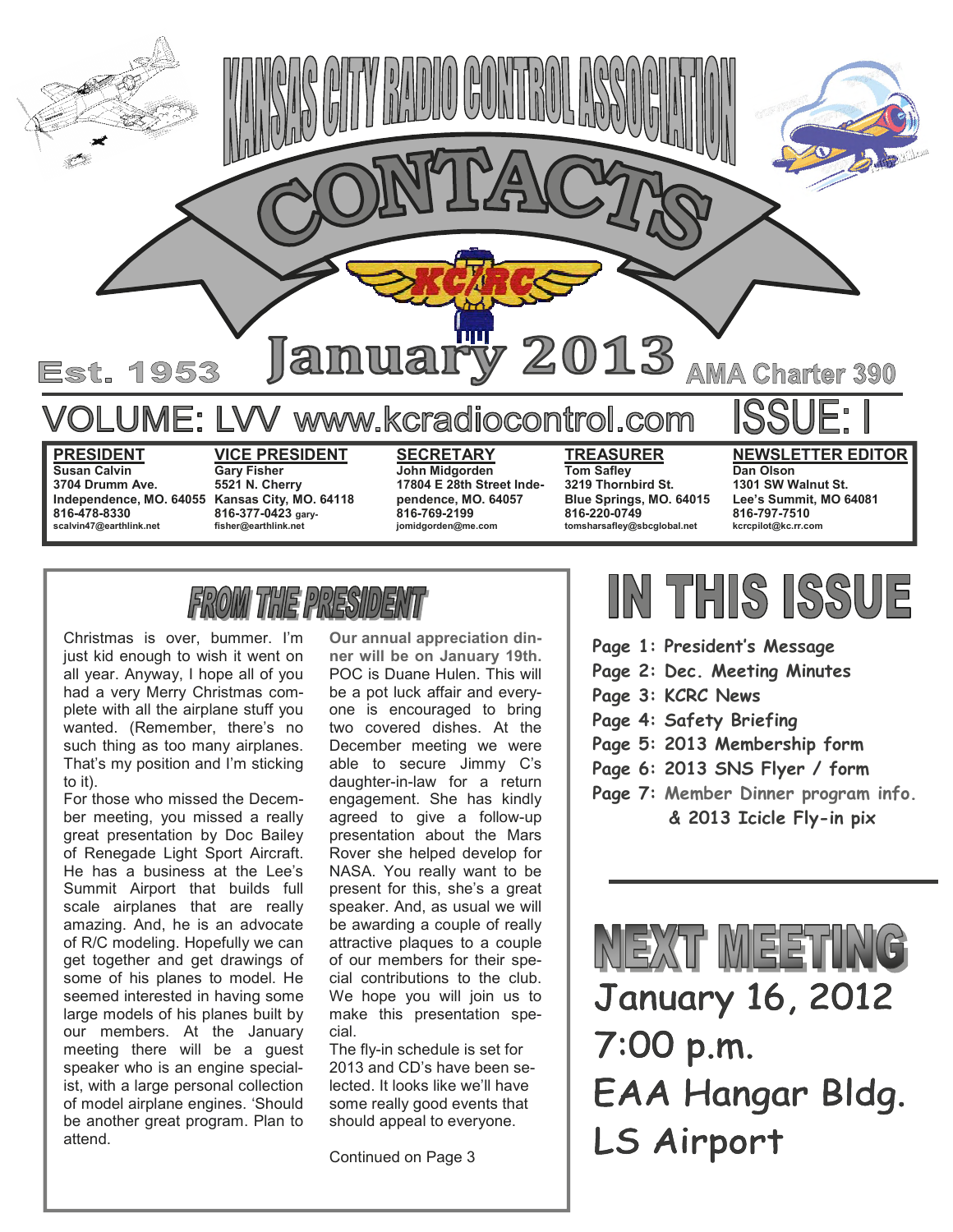# $EETIINCG$  MINUTES December 2012

The December KCRC club meeting, held at the EAA Hanger at the Lee's Summit airport, was called to order by President Susan Calvin at 7:00 P.M. The Officers in attendance were: President Susan Calvin, Vice-President Gary Fisher, Treasurer Tom Safley and Secretary John Midgorden. There were sixteen other club members present.

Minutes of the November club meeting were approved as published in the *Contacts*.

#### **Officer's Reports:**

*President*: No report

*Vice-President*: Next month's program will be Jim Duncan, the engine collector.

*Treasurer*: The club has received \$370 dollars so far from table reservations at the Swap and Shop Meet.

*Secretary*: No report

### **Old Business:**

EAA Meeting: Ed Baucom and Susan Calvin reported that they had given the appreciation plaque at a recent EAA meeting. They were received warmly and received many supportive comments regarding KCRC. The EAA will be putting the plaque on the wall in the meeting room.

2013 Events: Joe Cygan reported he had met with Parks and Recreation to receive approval of the KCRC events in 2013.

- Annual Dinner: The dinner was discussed and everyone was reminded that the Club provides the meat, and members bring a couple of covered dishes for the dinner. The gathering time will be 6:00 P.M. with the dinner to begin at 6:30 P.M. During the meeting there was overwhelming sentiment to have Jim Cianciolo's daughter-in-law return and make a follow-up presentation on the recent Mar's Rover. Jim received confirmation during the meeting of her willingness. A motion was made and seconded to present Alicia Dwyer Cianciolo with a \$100 gift certificate as an honorarium.
- Shop and Swap: Craig White announced that he had found a solution to the speaker stands for around \$25. Craig was given approval to purchase the items in time for the Swap and Shop event.

#### **New Business**

Programs: The following program suggestions were offered.

- Susan has talked to a member of the local Commemorative Air Force wing and they would be willing to provide a program for KCRC.
- Ed Baucom mentioned that the TWA Museum in the old Howard Hughes hanger at the downtown airport is a very interesting place to see. Having a meeting down there could be a possible field trip for club members. Ed agreed to check into this possibility. He also said he would contact the Airline History Museum to see what they might offer in the way of a tour.
- KCRC PR: Duane Hulen suggested we need to do something about our public relations. There appear to be a few people who have various complaints about our club. Joe Cygan suggested we have an executive meeting to discuss the issue. Susan asked that the executive board meet on January  $6<sup>th</sup>$  at Fun House Pizza 6 P.M. in Lee's Summit.
- District 6 of the AMA: Jim brought up the fact that Randy Cameron from Springfield recently won the election for District VI VP. Jim has accepted the role of Associate VP again and will be meeting with the district officers, probably in March.
- Contest Director Needed. The Big Bird event scheduled for July 27<sup>th</sup> needs a contest director. It was mentioned that Larry Smith may be willing to CD the event.

A motion to adjourn was made and seconded.

#### **Meeting Program**

Susan introduced Doc Bailey of Renegade Light Sport Aircraft. Doc gave a very interesting and informative presentation on a variety of LSA (Light Sport Aircraft) that his company produces, or will shortly be producing.

Respectfully submitted John Midgorden, Secretary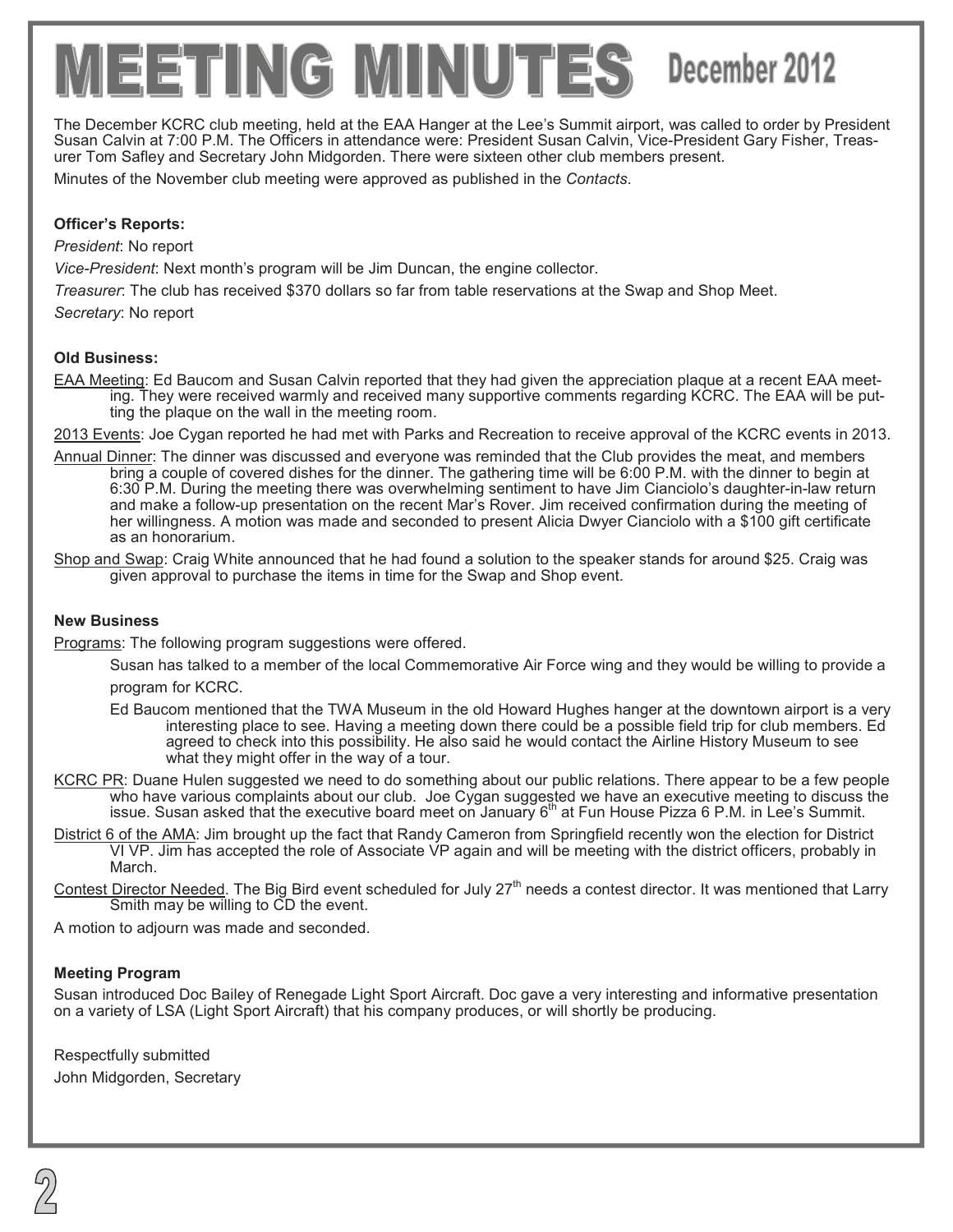



Jan 1 Max Klotz Icicle Fly-in

### **Jan 19 KCRC Member Dinner**

Feb 9 KCRC Swap-n-Shop Jun 29 KCRC- All Electric Fun Fly Jul 27 KCRC Big Bird Fun Fly Aug 17 KCRC Club Day Fun Fly Sep 7 KCRC Warbird Fly-In



Please contact Dan Olson if you would like to purchase any of the following:

HATS: White or Navy, one size............\$10.00 each **T-Shirts: club standard, Med., LG, XL...\$14.00 each** Discontinued (sale)  $2X$ ,  $3X$ ,  $4X$  ......\$7.00 each **Polo Shirts: Med. Only...........................25.00 each** Hooded Sweatshirt: Navy, LG, XL........\$34.00 each 2X...............\$36.00 each **Satin Baseball Jacket** (old style, discontinued) SALE LG....\$40.00 each Windbreaker Jacket: Navy, LG, XL.... ..\$30.00 each 2X............. \$32.00 each Small Logo patch.................................\$2.00 each Large Logo patch................................\$7.50 each Rectangular KCRC patch.....................\$2.00 each Decal Sheet (9 KCRC decals / sheet) ...\$10.00 sht. Battery Test Meter ...................\$12.00 each

**President's Message**—Continued (from page 1)

Check the "Contacts" for more information. Our next big event is the Swap Meet (Swap & Shop) on 9 February 2013. Duane Hulen and Tom Safely are the POC's for this event. Contact them if you can help as a volunteer. Plan to attend, and bring lots of money so we can make this another great event. There was discussion at the December meeting about future programs, and some of them look very promising. However, member input is still needed. If you have suggestions, we have ears. Bring your suggestions to the next meeting. 'Hope to see you there. Susan

### **KCRC Bulletin Board**

#### **January Meeting Program**

Jim Dunkin will give a program at the January meeting on the Dennymite engine. Jim is a well known model engine collector and author. Two of Jim's books are *Dennymites, Drones & More* and *Reference Book of International .15ci/2.5cc Model Airplane Engines*. Jim's presentation will include the story of Walter Righter and the development of the Dennymite engine. Also included in the program will be some information on WW2 target drones and drone engines.

Jim also plans to bring a display of his collection of Dennymites. Jim will bring a supply of his books to the meeting to make them available to anyone interested in purchasing them.

## **2013 Dues are Due!!!**

### **2013 Member Appreciation Dinner**

The annual KCRC Member Appreciation Dinner will be January 19th at 6:00 at the Beautiful Savior Lutheran Church, 15 SE Todd George Rd, Lee's Summit.

Dinner will be start at 6:30. There will be door prizes and lots of fun and a very interesting program on the Mars Rover "Curiosity". It is requested that members bring two covered dishes or one dish and a desert. The club will provide the meat and refreshments.

This will be a very special event, so you don't want to miss this!!! (see special program info. on page 7).

Contacts is a monthly publication of Kansas City Radio Control Assoc. (KCRC).

Contributions to this publication are encouraged from all KCRC members. Please send all articles, announcements, "For Sale" items, etc. to the Editor for consideration. Publication of member submissions are subject to the Editors discretion.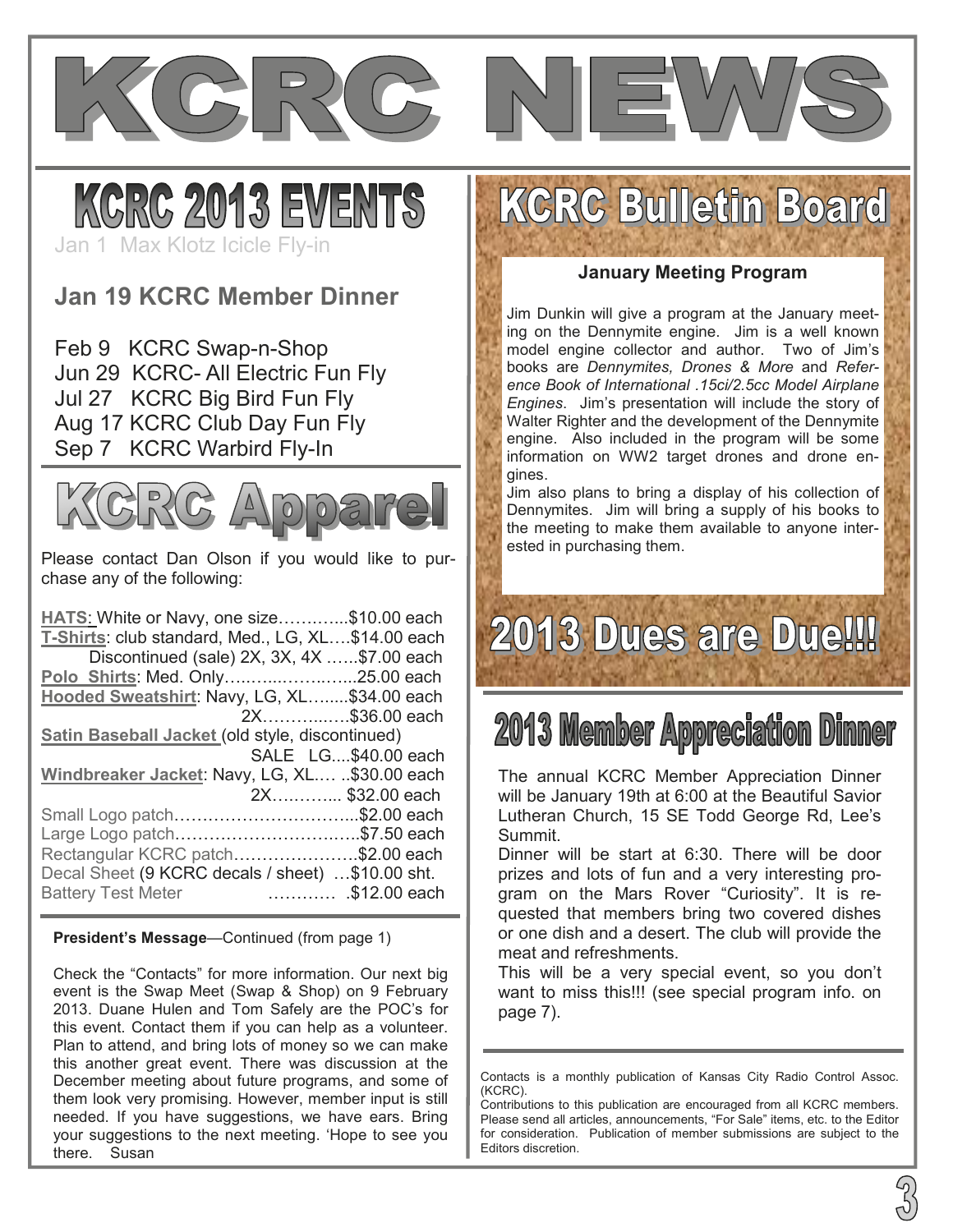## Safety Briefing By Susan Calvin

Someone once observed that we're creatures of habit. (It's amazing how well some folks grasp the obvious). Nevertheless, we all do certain things, perhaps a great many things, without giving much thought to them. One example, given by one of my college professors, had to do with driving in the rain. How many times have we leaned forward over the steering wheel in an attempt to see further down the road? Has it ever occurred to us that by doing so, we extend our vision by only a few inches, and not the hundreds of feet we really want? And yet, such behavior is a "normal" habit for all of us. Habits tend to rule our lives in ways of which we are grossly unaware. So, what constitutes a habit?

A quick look at Wikipedia reveals this definition. "Habits are routines of behavior that are repeated regularly and tend to occur subconsciously". (Butler, Gillian; Hope, Tony. *Managing Your Mind: The mental fitness guide*. Oxford Paperbacks. 1995). In the field of aviation, this can be a good thing. Aircraft tend to be complex systems requiring constant management. As long as things are going well we can manage our airplanes with minimal mental effort. It's when things start getting out of hand that aircraft management can become overwhelmingly complicated. That's where habits come in. Every professional pilot, especially those in the military, can attest that the practice of forming, and reinforcing, good habits regarding emergency procedures is a lifelong process. Sudden excursions from normal operation hardly ever give us time to ponder the appropriate response. Good habits, once formed, are the tool we need to deal with emergencies quickly, without conscious thought.

Forming good habits requires effort. We first have to be aware that a habit is needed, and then act on that need. Because need is involved there must also be a reward for satisfying that need. To sustain the desired habit repetition of performance is essential. (As I mentioned in a previous "Safety Briefing", meaningful repetition aids recall). The goal is to develop a beneficial, sustained behavioral response that essentially occurs automatically, as if on auto pilot. To this end a useful principle espoused by psychologists states that "30 days makes a habit."

That's the upside. The other side of the coin is that we spend much of our lives creating bad habits. These are routine behaviors that make things worse for us. We all have them. At best, bad habits are a harmless, and sometimes embarrassing, nuisance. At worst they cause accidents and injury. The bad news is that first learned habits can never be completely eliminated. The good news is that they can be overwritten, and firmly repressed with good habits. Again, this starts with awareness, followed with the will to change, substitution of desired behavior (new habits), reinforcement of the new behavior by repetition (remember 30 days makes a habit), and reward for our effort. (One of the best rewards is giving ourselves a mental "Atta boy" for our new habit. A positive mental image, if you will).

In a few short months we will begin a new flying season. Now is a great time to reflect on the past flying season and identify any habits that need changing/improving to make our flying activities safer. If the process of developing good habits, or changing/improving bad habits is begun now, it will be completed in time to make the coming flying season more enjoyable for all of us.

**Susan**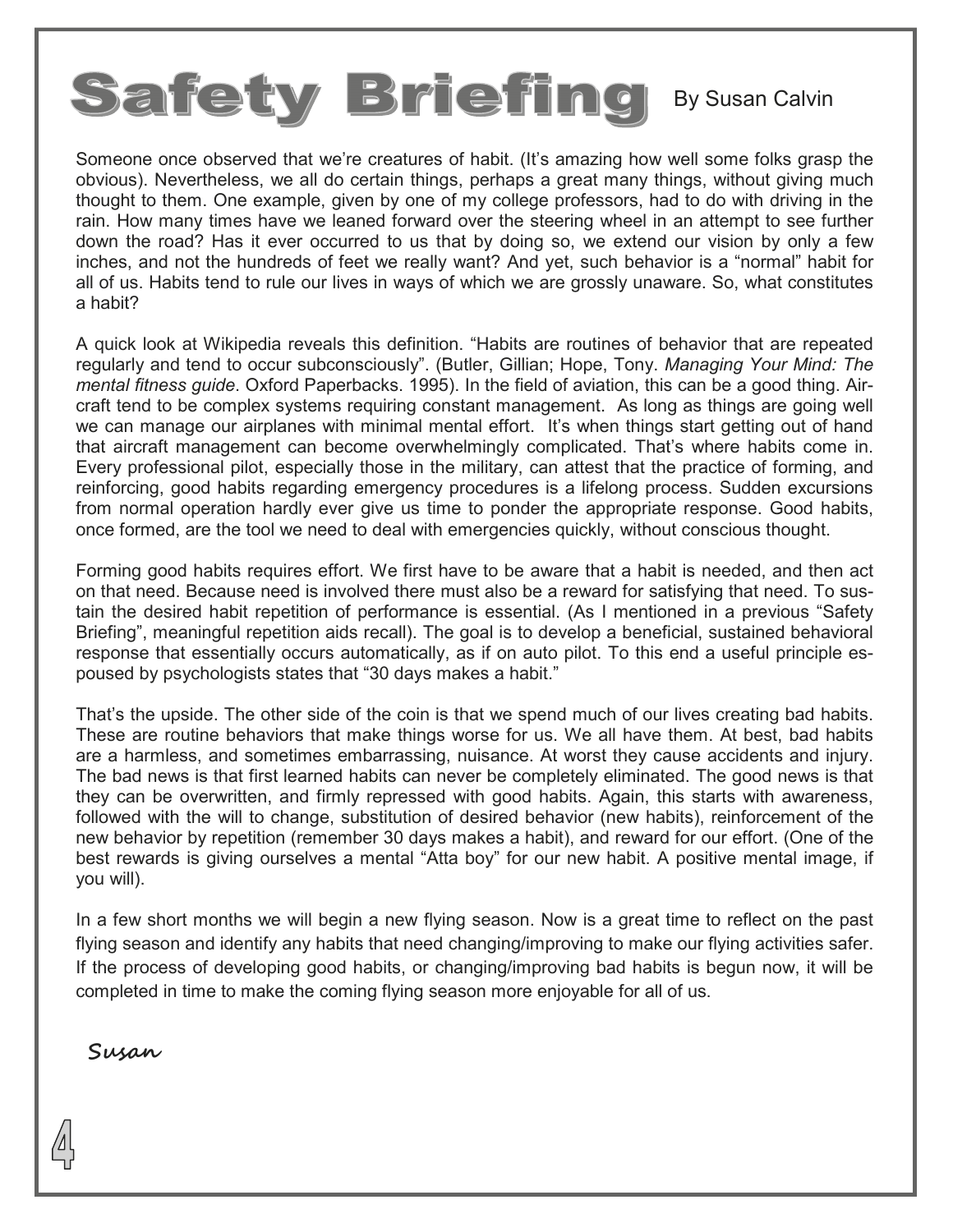| <b>KCRC 2013 Membership Application</b>                           |  |  |  |
|-------------------------------------------------------------------|--|--|--|
| <b>Kansas City Radio Control Association</b>                      |  |  |  |
| A Non-Profit Organization since 1954.                             |  |  |  |
| Dedicated to the advancement of R/C modeling in the KC Metro Area |  |  |  |
| http://www.kcradiocontrol.com                                     |  |  |  |



5

|                                                                                  | If applying by mail, send this completed form and fee to:<br><b>Tom Safley</b><br>3219 Thornbird St.<br>Blue Springs, MO 64015                        | Please renew your membership early Send AMA dues<br>directly to:<br><b>AMA Membership</b><br>5161 E. Memorial Drive<br>Muncie, IN 47302-9252<br>(You must be an AMA member to join KCRC)                                                                                                                                                                                                                                                                                                        |  |  |
|----------------------------------------------------------------------------------|-------------------------------------------------------------------------------------------------------------------------------------------------------|-------------------------------------------------------------------------------------------------------------------------------------------------------------------------------------------------------------------------------------------------------------------------------------------------------------------------------------------------------------------------------------------------------------------------------------------------------------------------------------------------|--|--|
|                                                                                  | New Membership Membership Renewal (Enter name, AMA number, any changed information, Membership type,<br>amount and sign)                              |                                                                                                                                                                                                                                                                                                                                                                                                                                                                                                 |  |  |
|                                                                                  |                                                                                                                                                       |                                                                                                                                                                                                                                                                                                                                                                                                                                                                                                 |  |  |
|                                                                                  |                                                                                                                                                       |                                                                                                                                                                                                                                                                                                                                                                                                                                                                                                 |  |  |
|                                                                                  |                                                                                                                                                       |                                                                                                                                                                                                                                                                                                                                                                                                                                                                                                 |  |  |
| City: ____________________________State: _________Zip Code: ____________________ |                                                                                                                                                       |                                                                                                                                                                                                                                                                                                                                                                                                                                                                                                 |  |  |
|                                                                                  |                                                                                                                                                       |                                                                                                                                                                                                                                                                                                                                                                                                                                                                                                 |  |  |
|                                                                                  |                                                                                                                                                       |                                                                                                                                                                                                                                                                                                                                                                                                                                                                                                 |  |  |
|                                                                                  | <b>AMA Number?</b>                                                                                                                                    |                                                                                                                                                                                                                                                                                                                                                                                                                                                                                                 |  |  |
|                                                                                  |                                                                                                                                                       | Membership Type (Please check one)<br>Open Membership \$30.00 (\$15.00 after July 1; New member only)<br>Junior Membership \$12.00 (16 years old or younger)<br>Family Membership (All family members in one household) \$40.00<br>Total Amount Enclosed \$<br>(DO NOT send CASH by mail, make checks payable to KCRC)<br>I have reviewed a copy of the Kansas City Radio Control Association<br>Club Bylaws and Constitution. I AGREE to follow all of the Constitution rules and regulations. |  |  |
|                                                                                  |                                                                                                                                                       | Date the contract of the contract of the contract of the contract of the contract of the contract of the contract of the contract of the contract of the contract of the contract of the contract of the contract of the contr                                                                                                                                                                                                                                                                  |  |  |
|                                                                                  | REMEMBER: You must be a current AMA member and have a current year JCPR (Jackson County Parks &<br>Rec.) R/C Park permit to fly at any JCPR location. |                                                                                                                                                                                                                                                                                                                                                                                                                                                                                                 |  |  |
|                                                                                  | AMA No. ______ Club Roster ______ Card ______ AMA Roster ______ E-Mail _____                                                                          |                                                                                                                                                                                                                                                                                                                                                                                                                                                                                                 |  |  |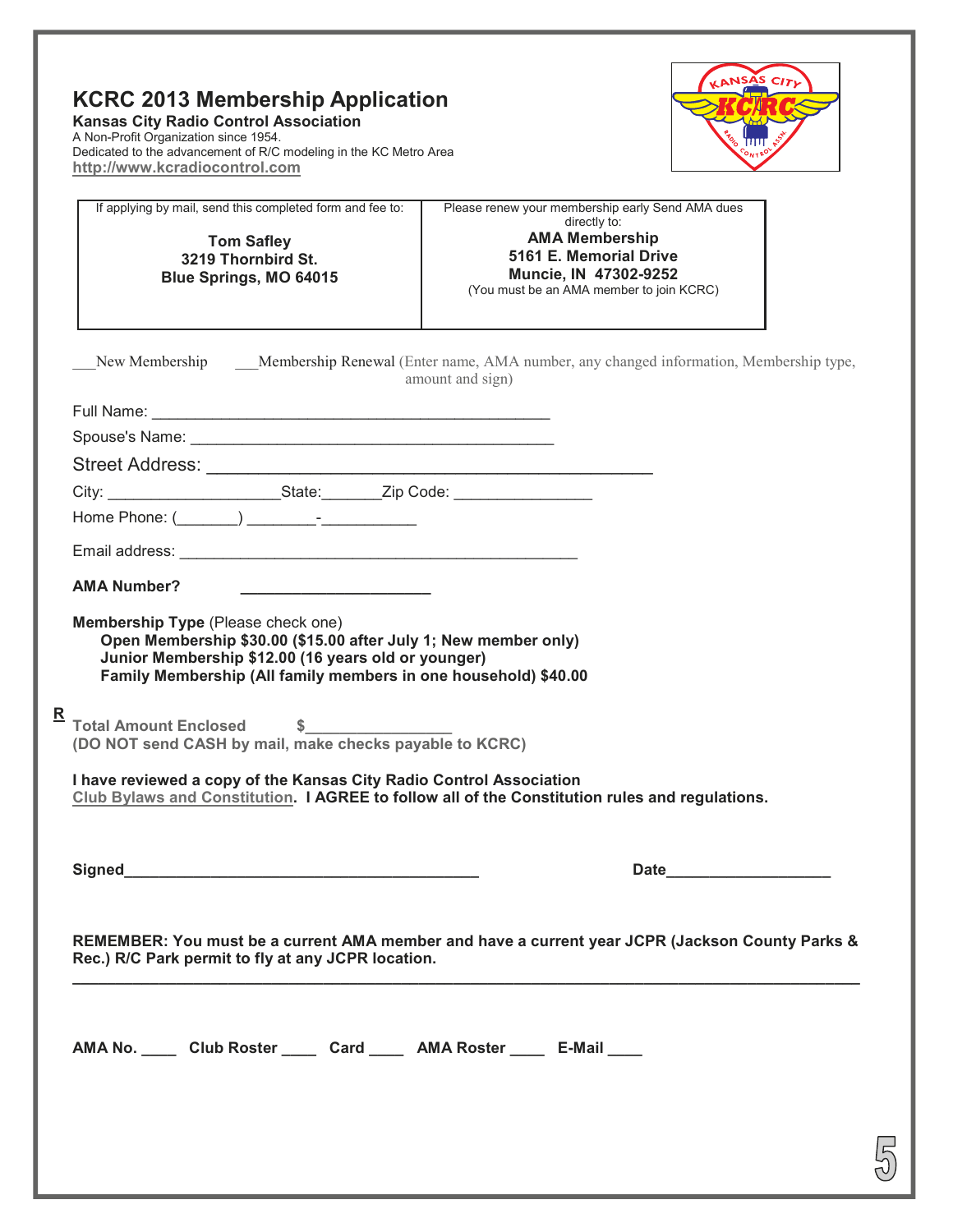

## KC/RC SWAP-N-SHOP

**http://www.kcradiocontrol.com**

**Saturday February 09, 2013** 

**9:00 AM—4:00 PM** 

**Over 14,000 Square Feet! R/C Planes-Boats-Helicopter-Cars Buy-Sell-Trade** 



Pre-Registration is Recommended. Tables sell out fast!

Mail Registration Form and Fee to:

Duane Hulen

1020 SE 11th

KC/RC Swap-N-Shop

Lees Summit, MO 64081

 **Overland Park International Trade Center (same as last year) 6800 W. 115th Street, Overland Park, KS** 

> **Take 1-435 Exit Metcalf Ave Take Metcalf Ave South to 115 St Take 115 St. to Trade Center Look for KCRC Swap Meet Signs**

### **Admission \$5.00 Kids Under 12 Free**

**Concessions Available** 

Walk-Up Registration begins at 8:00 AM Doors open for Vendor setup at 8:00 AM Buyers at 9:00 AM

6

 **ALL TABLE LOCATIONS WILL BE AsSIGNED BY KC/RC. ONE VENDOR ADMISSION WITH EACH 4' TABLE**  Questions? Call Duane at 816.516.4526 or drhulen@sbcglobal.net Vendor Registration Form Name **Address Phone** Tables Wanted 4 Foot Table 8 Foot Table 8 Foot Wall Table **Make Checks Payable to KC/RC** Amount Enclosed Qty \$12.50 Price \$25.00 \$30.00 Email City/State/Zip **LAST DATE FOR PRE-REGISTRATION—Jan 19, 2013 Vendor 1. \_\_\_\_\_\_\_\_\_\_\_\_\_\_\_\_\_\_\_\_\_\_\_\_\_\_\_\_\_\_\_\_\_\_ 2. \_\_\_\_\_\_\_\_\_\_\_\_\_\_\_\_\_\_\_\_\_\_\_\_\_\_\_\_\_\_\_\_\_\_ Badges 3. \_\_\_\_\_\_\_\_\_\_\_\_\_\_\_\_\_\_\_\_\_\_\_\_\_\_\_\_\_\_\_\_\_\_ 4. \_\_\_\_\_\_\_\_\_\_\_\_\_\_\_\_\_\_\_\_\_\_\_\_\_\_\_\_\_\_\_\_\_\_ 5. \_\_\_\_\_\_\_\_\_\_\_\_\_\_\_\_\_\_\_\_\_\_\_\_\_\_\_\_\_\_\_\_\_\_ 6. \_\_\_\_\_\_\_\_\_\_\_\_\_\_\_\_\_\_\_\_\_\_\_\_\_\_\_\_\_\_\_\_\_ NO Cash Please!**  Additional Vendor Admission \$5.00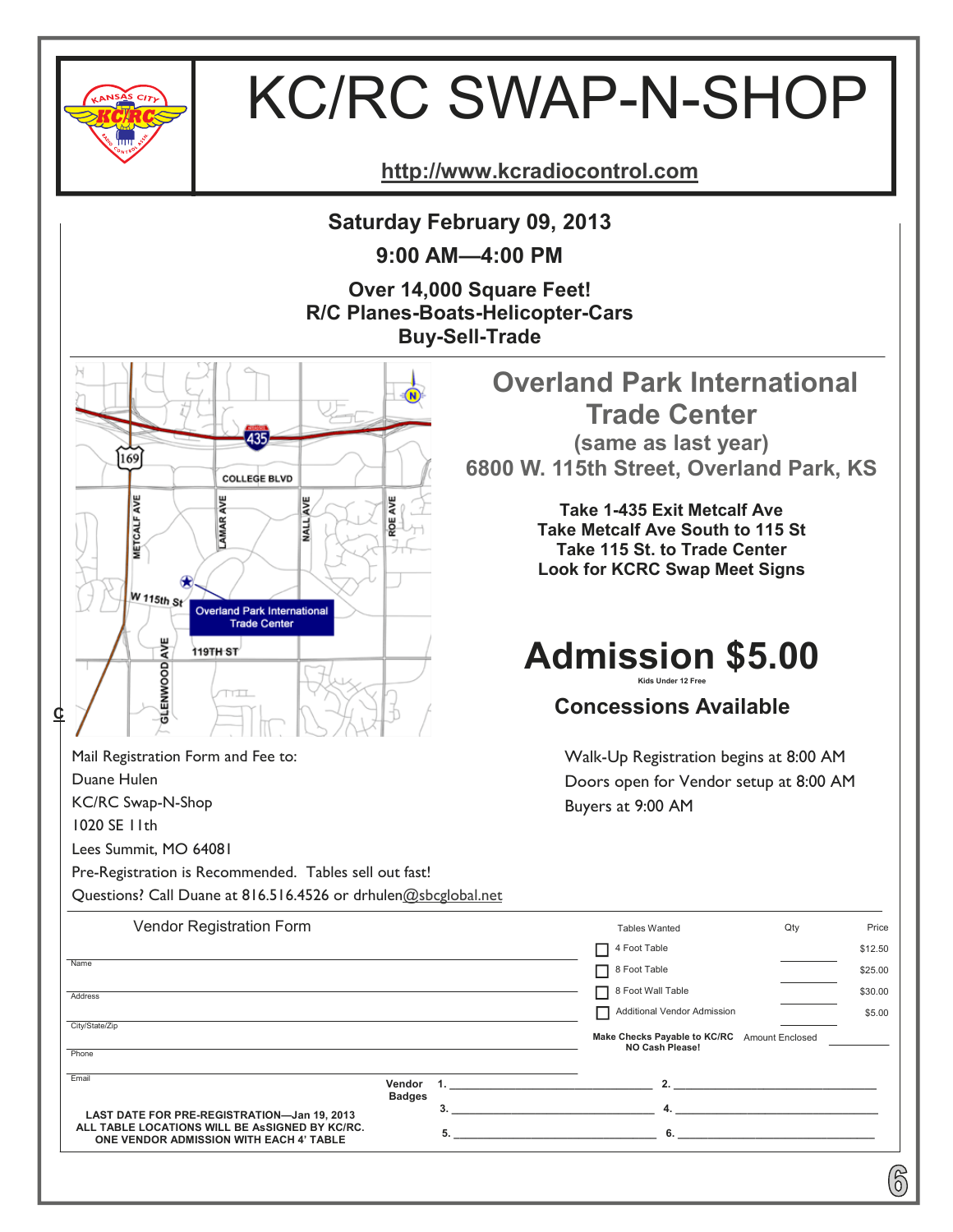

Alicia Dwyer Cianciolo, NASA engineer on the Mars Scientific Laboratory, will present the program about the Mars Lander at the Annual KCRC Dinner on January 19th. Alicia addressed the membership last year just a few weeks after the Mars Atlas rocket lifted off from Cape Canaveral on its way to Mars. After an eight month journey, the Mars rover, nicknamed "Curiosity", made a dramatic and successful landing on August 6th.

Alicia is an EDL (Entry, Descent, Landing) team member. She spent 3 weeks at Jet Propulsion Laboratory before the landing and she was in the mission control room during the Rover touchdown.

Since then, many KCRC members have been asking, "So what happened? How well did it work? What has been happening since August? And, what happens next?" Alicia again agreed to speak to our members and answer your questions. She is a very interesting speaker and provides a rare opportunity to tell us about one of mankind's most historic achievements .

So please come to the dinner, enjoy your family and friends and listen to a real rocket scientist.



On January 1st, 2013 a few KCRC brave souls gathered at the Charlie W. Reed III Memorial Field for the annual Max Klotz Icicle Fly. Some of the bravest arrived around 8:30 or 9:00. Many others arrived between 9:00 and 10:00. The temperature was about 18° at that time. By the time I (Yours Truly, Editor) got there, there were a couple of pots of chili already on a coleman stove. Most of the planes that were brought were all outfitted with skis. Some of the skis were homemade, but I saw at least one set of factory produced skis that actually were very well made, adjustable and were spring loaded so that they hung nose high while the plane was in the air.

There was a warm fire going in the "burn barrel", so anyone with frozen fingers could go and defrost to their hearts content. As soon as they were warm again their plane was back into the air. One plane (I can't remember whose) lost a ski while still in the air. They brought the plane in with the wounded leg high and made a successful landing with no harm to the plane. Excellent!!! Everyone had as much chili as they could hold and the "crowd" started thinning out about 11:30. At that time the temperature was about 25°. See you there next year!